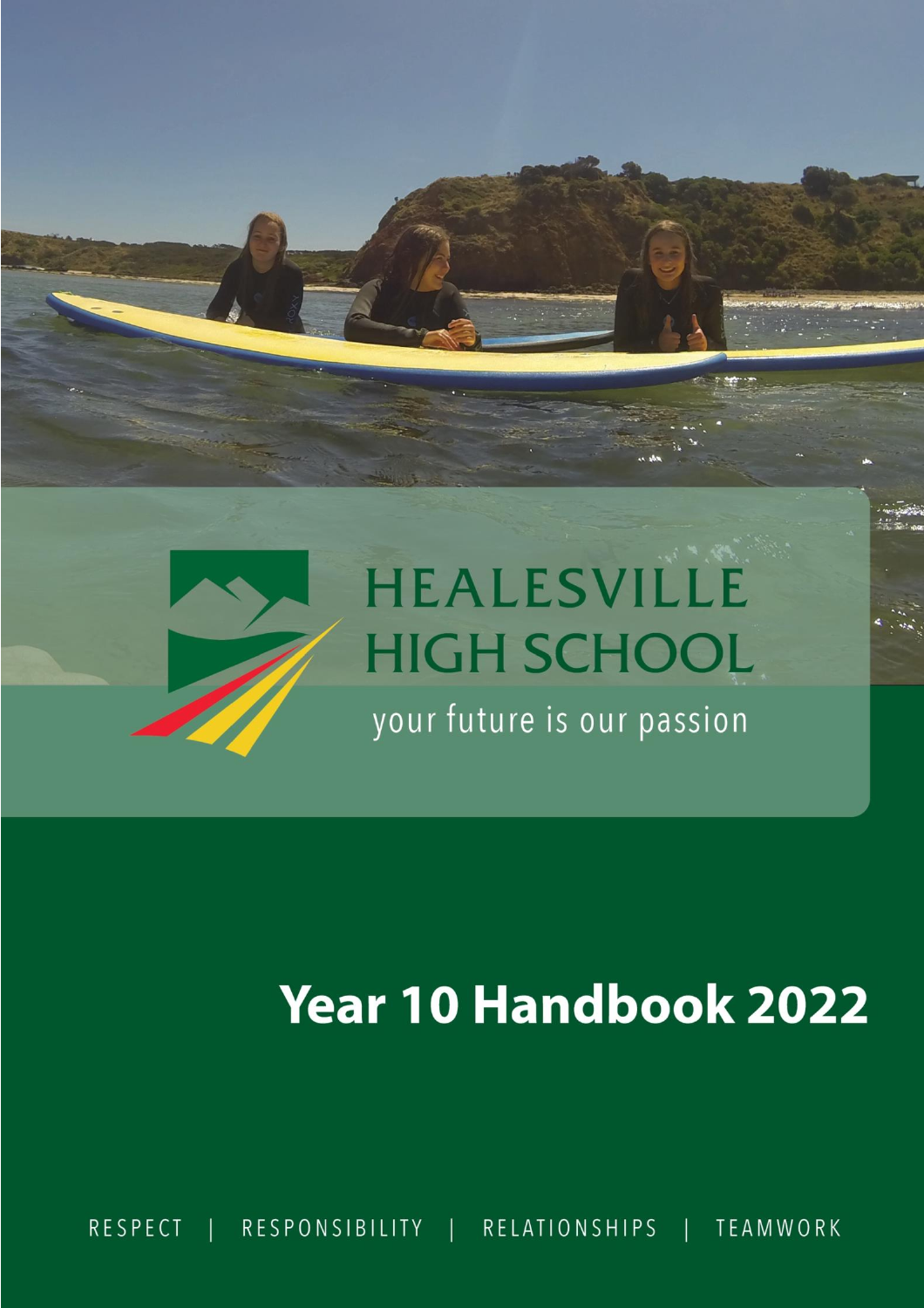# **Contents**

#### Year 10 Core Units

# Year 10 Elective Subjects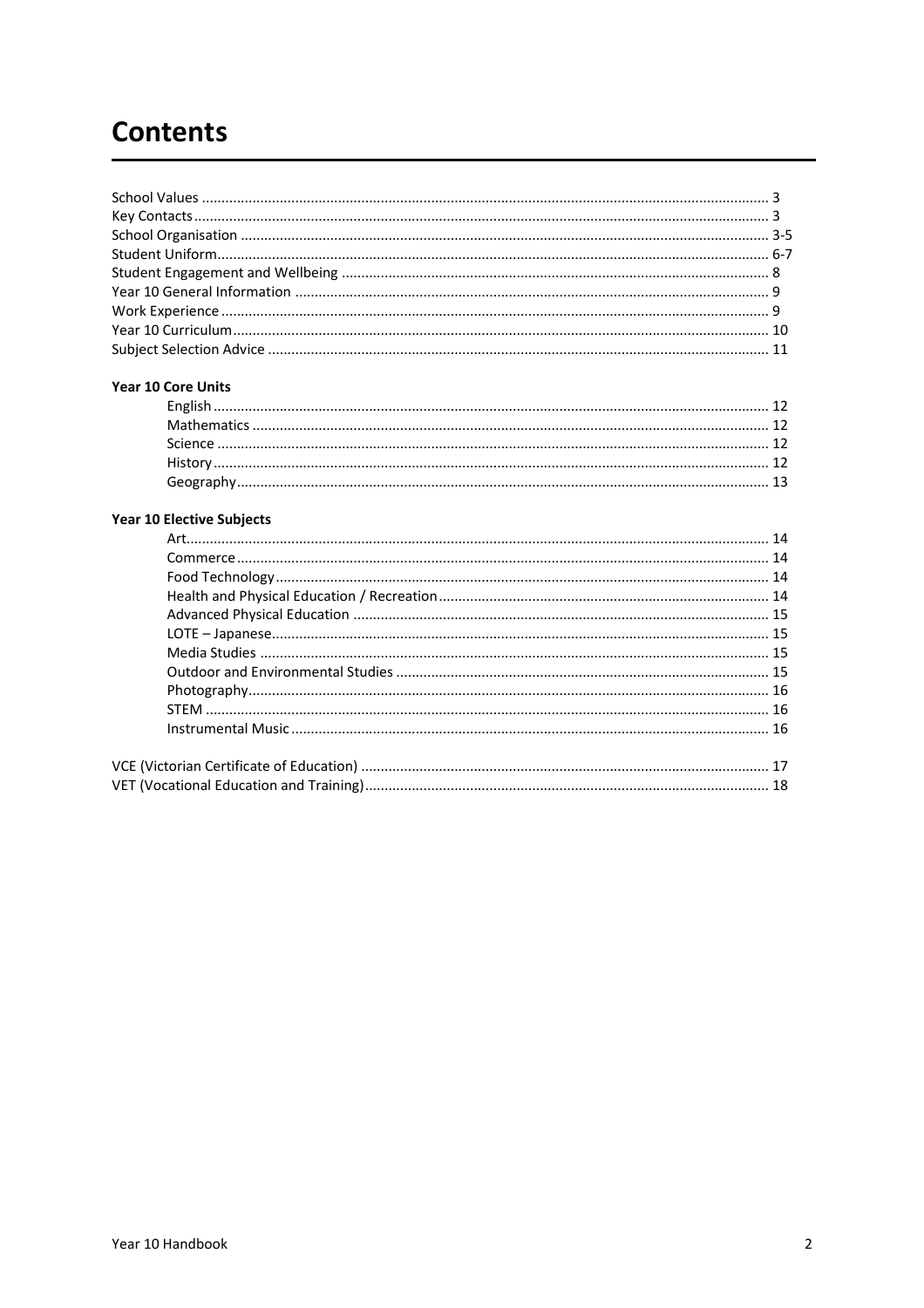# **School Values**

**Our school has four key values. We believe that by promoting and teaching these values, our graduates will be able to experience success and make valuable contributions to the wider community.**

| <b>Respect</b>                            | Responsibility                                  |
|-------------------------------------------|-------------------------------------------------|
| Care for self, others and the environment | Be accountable for your actions                 |
| $\bullet$                                 | $\bullet$                                       |
| Accept and embrace diversity              | Make a commitment to all that you do            |
| ٠                                         | $\bullet$                                       |
| Tolerate different opinions               | Act in a fair and reasonable manner             |
| $\bullet$                                 | $\bullet$                                       |
| <b>Relationships</b>                      | <b>Teamwork</b>                                 |
| Be trustworthy and honest                 | Cooperate and share                             |
| $\bullet$                                 | $\bullet$                                       |
| Get along with others                     | Learn together in a supportive way<br>$\bullet$ |
| Be sensitive to the feelings of others    | Persist and make a genuine effort               |
| $\bullet$                                 | $\bullet$                                       |

# **Key Contacts**

| Principal                         |
|-----------------------------------|
| <b>Assistant Principal</b>        |
| <b>Junior School Manager</b>      |
| <b>Senior School Manager</b>      |
| Year 10 Manager                   |
| <b>Director of Curriculum</b>     |
| <b>Careers &amp; VET Managers</b> |
| <b>Student Wellbeing Manager</b>  |

# **Domain Leaders**

**Art/Technology** Emma Lumsden **English** Karl Fritzlaff **Health & Physical Education/Sport** Trent Morison **Humanities** Shelley Morley **Mathematics** Erin Benham **Science** Aparna Khanna Khanna Khanna Khanna Khanna Khanna Khanna Khanna Khanna Khanna Khanna Khanna Khanna Khanna Khanna Khanna Khanna Khanna Khanna Khanna Khanna Khanna Khanna Khanna Khanna Khanna Khanna Khanna Khanna Kh **Instrumental Music Amanda Morrison VCAL** Nicole Schoch

**Principal** Allan Rennick **Assistant Principal** Laura Mitchell **Scott Fisher Senior School Manager** Gabby Plunkett **Meagan Neil Nicole Schoch** Gayle Shelley / Holly O'Brien **Lisa Mathieson** 

# **School Organisation**

#### **Bell times**

| Session 1               | $8:50$ am - 9:40am                |  |
|-------------------------|-----------------------------------|--|
| Session 2               | $9:40$ am - 10:30am               |  |
| Recess                  | $10:30$ am - 11:00am              |  |
| Session 3               | $11:00$ am - 11:50am              |  |
| Session 4               | $11:50$ am $-12:40$ pm            |  |
| Lunch                   | $12:40$ pm $-1:35$ pm             |  |
| Session 5               | $1:35$ pm $- 2:25$ pm             |  |
| Session 6               | $2:25 \text{pm} - 3:15 \text{pm}$ |  |
| Buses leave from 3:25pm |                                   |  |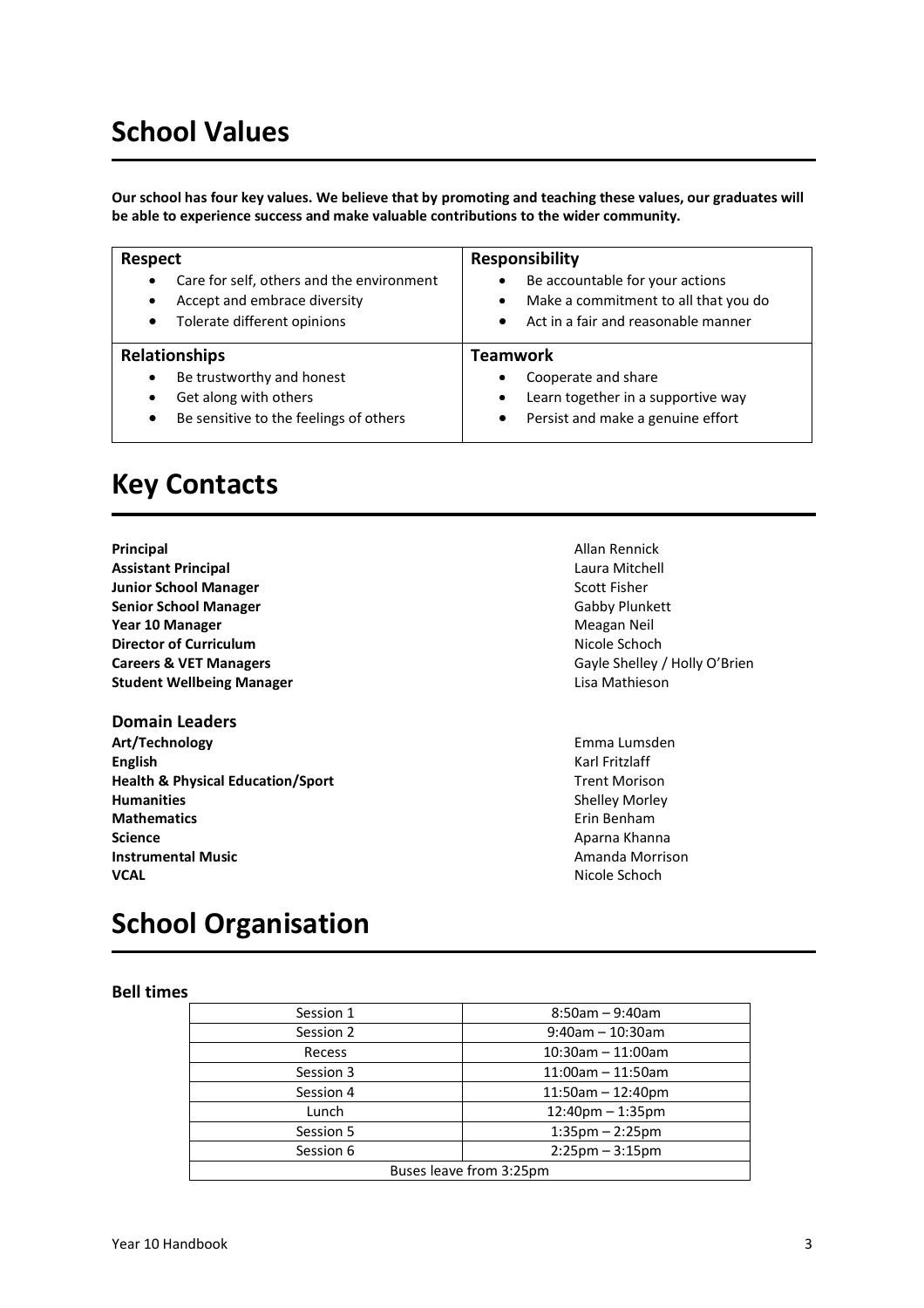### **General Office**

The General Office is open Monday to Friday from 8.15am to 4.30pm. After hours the school's answering machine is available for messages to be left. Students pay monies and return permission forms for school activities to the General Office.

#### **Compass School Manager**

The school uses this online management system to streamline many school operations including attendance, communication, event management and reporting.

#### **Buses**

Students living greater than 4.8km from the school are provided free school bus travel and routes and schedules are given upon enrolment at the school for students. However, students intending on travelling on the public bus will be expected to pay using a Myki.

#### **BYOD**

Healesville High School have a Bring Your Own Device (BYOD) model for computer access at the school and have partnered with several computer suppliers to make the purchasing of items simpler. The partner suppliers include JB Hi-Fi Education Solutions and Learning with Technologies. Each supplier has a portal system, set up for parent, student and staff access and while we are not recommending you use any particular supplier, these ones do offer:

- Flexible payment options
- Easy pickup
- 3 Year on-site warranty
- The ability to load the eduSTAR software image upon request.

If you require any assistance, please call the IT staff members at the school. For more detailed information (including portal passwords and links) go to the [www.healesvillehs.vic.edu.au](http://www.healesvillehs.vic.edu.au/) website and select BYOD from the Enrolment menu.

#### **Attendance**

Attendance at all classes is compulsory. Regular punctual attendance at school helps social adjustments as well as academic development. Parents are encouraged to contact the school over matters of concern including notification of student absence and any required appointments with staff. If a student is to be absent for an extended period due to illness or family reasons, the school would appreciate a phone call to inform us of the situation. The Year 10 Co-ordinator can arrange for work to be sent home if necessary.

#### **Arriving late**

Students who arrive after 8:50am must report to the general office to obtain a late pass to present to the class teacher and it will be recorded on the attendance roll.

#### **Homework**

In general, Year 10 students should expect to spend 8-10 hours per week completing class work, set homework or study.

#### **Textbooks and Stationery**

Students in Year 10 are required to purchase textbooks for Core Subjects. Textbook/stationery lists and order forms may be placed through the school supplier *Lilydale Books*, 1/25-27 Hightech Place, Lilydale.

#### **Curriculum Materials and Service Charges**

The School Council sets the Curriculum Material and Services Charge, which is also dependant on chosen electives. Families who experience financial difficulty can discuss payment options with the Principal.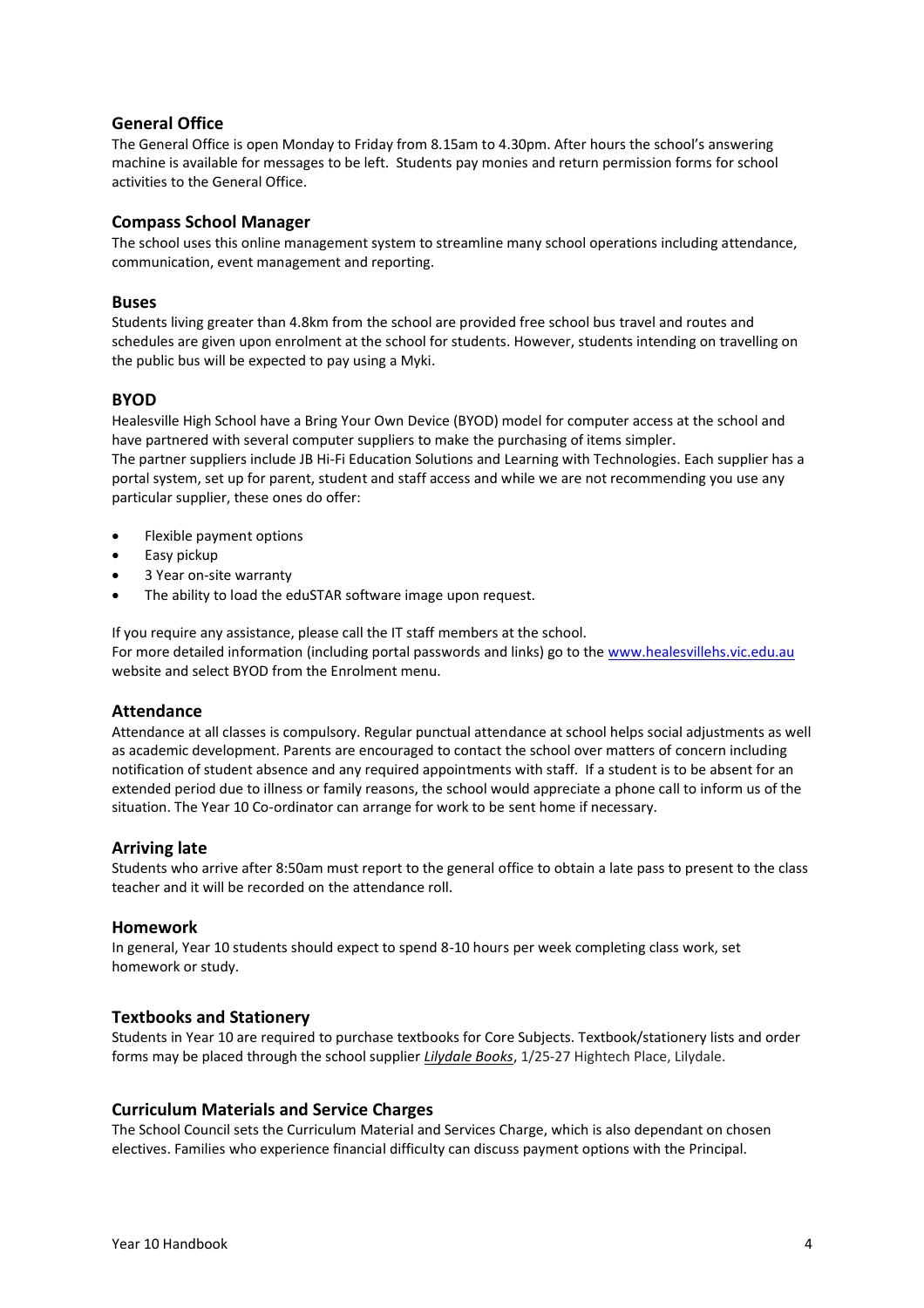# **Reports**

Students will be assessed against the Victorian Curriculum and will receive ongoing reporting and feedback throughout the year. Teaching staff will assess Common Assessment Tasks via a rubric and they will also assign a letter grade. This feedback is ongoing and is recorded on Compass. Parents and students can expect to see feedback for Common Assessment Tasks within two weeks of the task being completed. Students should use this feedback to reflect on their learning and to consider areas for improvement.

Interim Reports are issued at the end of terms 1 and 3 and consist of a progress check on each student's application to their studies, behaviour and attitude. At the end of each semester, students will receive a report on each subject indicating their standard of achievement in Common Assessment Tasks, their progression against the Victorian Curriculum achievement standards, their commitment to learning and their level of personal and social behaviours. Student reports can be accessed by parents via Compass.

#### **Newsletter –** *'Connections'*

The school's newsletter '*Connections'* is issued fortnightly and contains news of events, developments and achievements at the school throughout the year. Parents can receive this either by email or via the school website. It is hoped that all parents take the time to read this. Students and parents are also encouraged to access school information through our Facebook page.

# **Cafeteria**

The school's indoor cafeteria is open before school, recess and lunchtime. Every Wednesday morning, some breakfast is provided for students by a volunteer breakfast program which is co-ordinated by our Student Wellbeing team.

#### **Library**

The Library Resource Centre is open from 8.30am to 4.00pm including recess and lunchtime. It contains study areas, computer facilities and recreational reading areas. Students have ready access to a vast array of resources including a comprehensive research and reference collection, a regularly updated selection of novels, magazines and audio-visual material.

#### **Indoor Heated Pool (Jack Hort Memorial Pool)**

Students have free access to a 25m indoor heated pool at lunchtime. This facility is located on the school grounds and is also used in some Physical Education, Outdoor Education and Sport and Recreation classes.

#### **Student Services - Student Wellbeing Centre**

This centre is led by the Student Wellbeing Manager and provides a variety of services to support students throughout their schooling. Professionals in this area who are all present on a weekly basis include an Educational Psychologist (learning assessments), Psychologists, Social worker and an Adolescent Health Nurse.

#### **Doctors in Schools**

Healesville High School is a 'Doctors in Schools' partnership school. We have a fully equipped doctor's clinic and Health Nurse on site and students have access to this facility on Tuesdays. See Lisa Mathieson to make an appointment.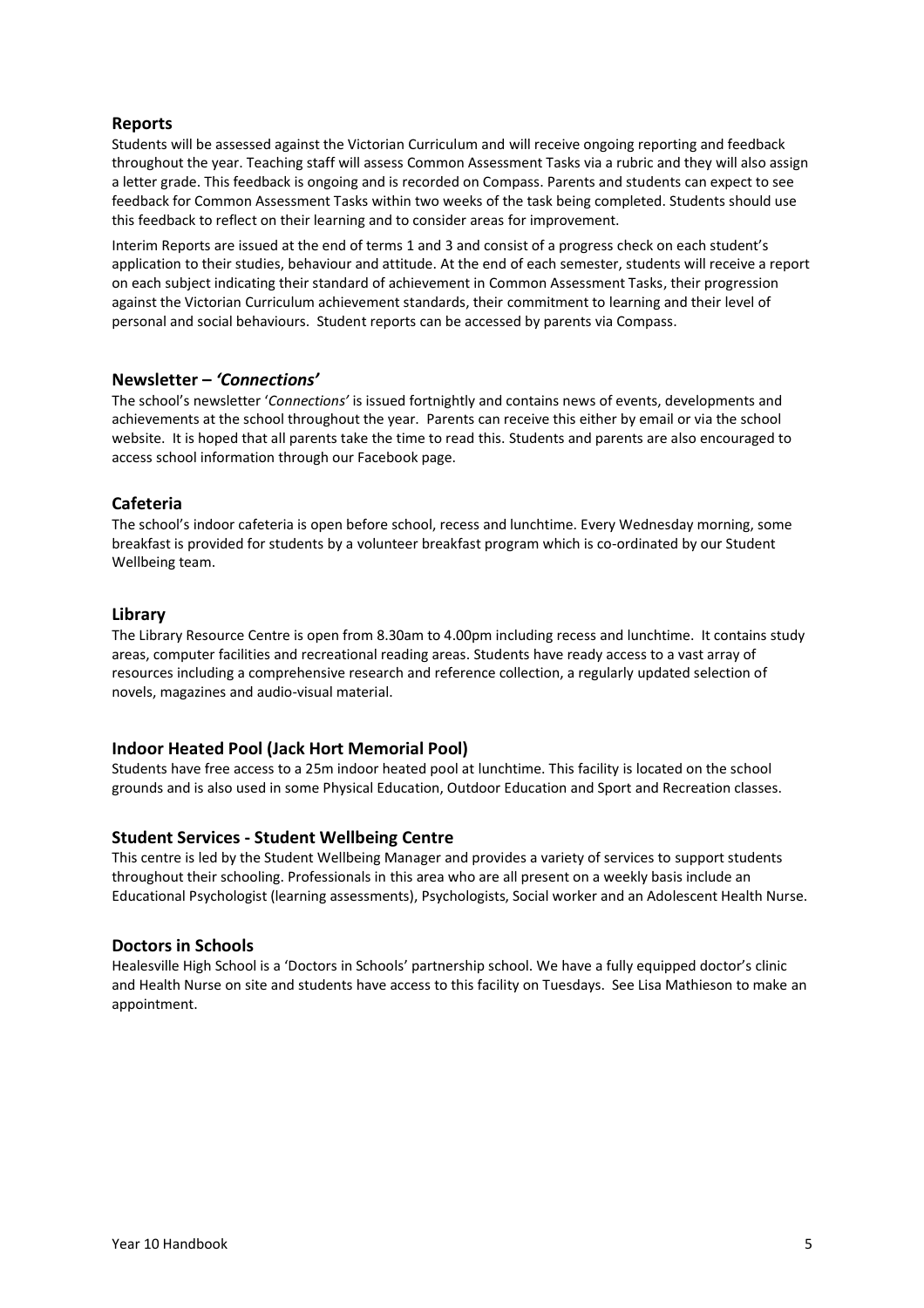# **Healesville High School Uniform Supplier**



Unit 8A, 51 Lusher Road, **Croydon VIC 3136** Phone: (03) 9768 0336

# **REGULAR TRADING HOURS\***

Tue to Fri: 9:00am - 5:00pm Sat: 10:00am - 1:00pm

# **EXTENDED TRADING HOURS\*\***

18/11/2019 to 7/03/2020 Mon to Fri: 9:00am - 5:00pm Sat: 9:00am - 1:00pm



### **Uniform Requirements**

All students are required to wear full school uniform every day, during official school events and excursions unless otherwise instructed. The co-operation of parents/guardians is expected in delivering a high standard of appearance for our students. Parents having financial or other difficulties meeting these guidelines are asked to contact the school.

#### **Uniform items that may be purchased from our uniform supplier (psw.com.au/schools)**

- HHS approved grey school pants or shorts
- White school shirt with school logo (short or long sleeved)
- **Black windcheater**
- School rugby jumper
- Black soft-shell polyester jacket with school logo
- School check dress (summer)
- Green tartan skirt (winter)
	- (All skirts and dresses must be of an appropriate length, not shorter than 12cm above the knee)
- School backpack with school logo (optional)
- Bucket style hat with school logo (optional)

# **Other items to be purchased**

- Plain black fully enclosed low-heeled leather shoes or leather T-Bar shoes
- Plain white or black socks
- No pants to be worn underneath skirt and no tights with dress
- HHS ties are optional
- Plain white long /short-sleeved t-shirt or skivvy may be worn under the school shirt in winter, providing it is not visible
- Plain black or bottle green scarves may be worn during winter
- Thin black or bottle green headbands may be worn
- Black blazer with school logo can be ordered (optional)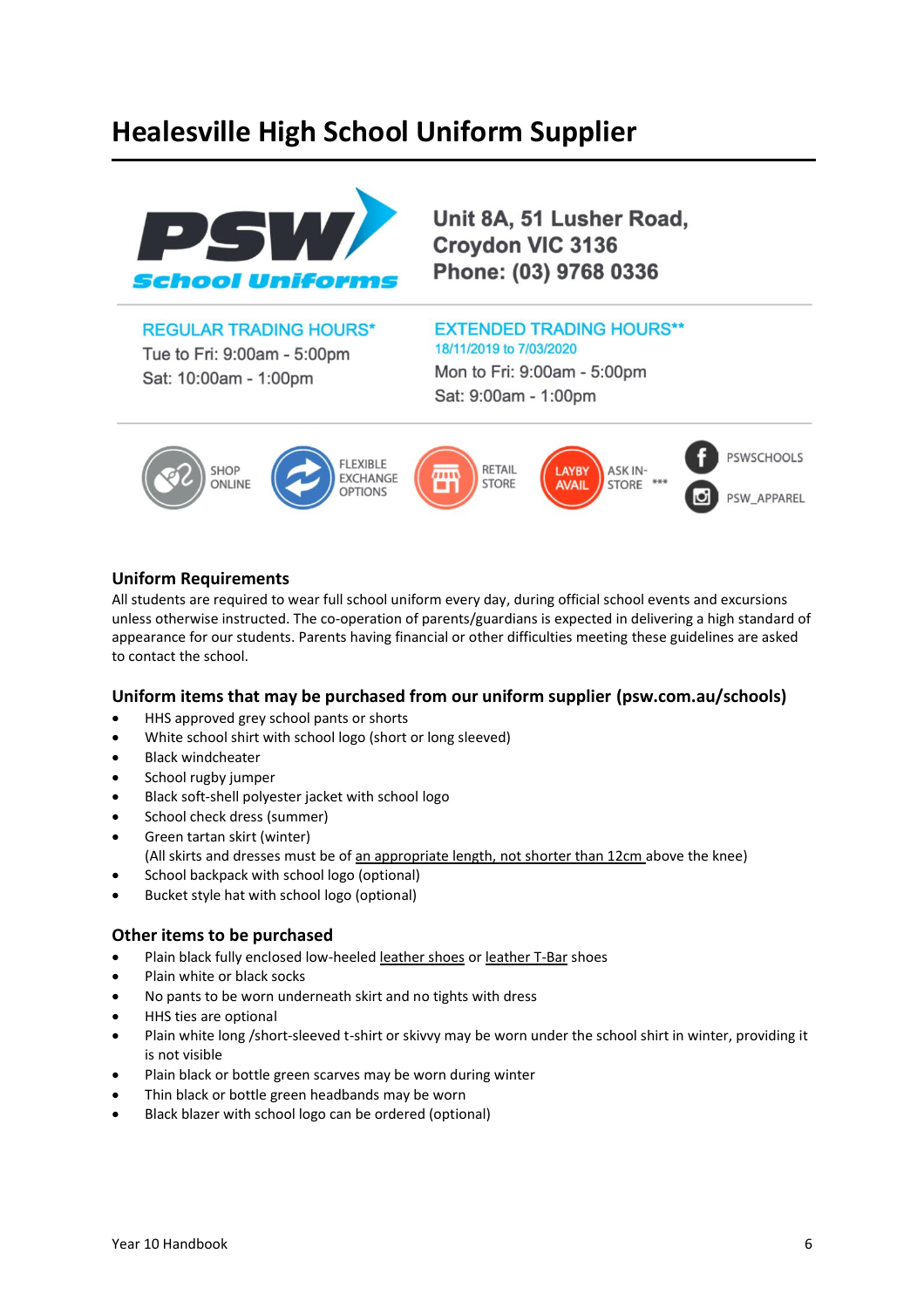# **Clarifications**

- Non-school jackets are NOT to be worn at school
- Hooded jumpers are NOT to be worn at school
- Canvas and slip-on black shoes are NOT to be worn. No white on black school shoes
- Beanies are NOT to be worn at school. Sunhats are encouraged for outside in summer

# **Sport / physical education uniform requirements**

It is compulsory for all students to wear the following uniform items for all sport and physical education classes and also when participating in interschool level sports.

- HHS grey sports polo t-shirt
- HHS black shorts or plain black tracksuit pants
- Runners
- Hat during terms 1 & 4. (As part of the SunSmart policy students are required to wear a hat when participating in an outdoor activity for sport or physical education classes. A wide brimmed hat is preferable, but School Council has deemed a cap acceptable. Suitable hats are available from the uniform supplier)
- Students who have sport or physical education classes are allowed to wear their sport uniform all day. This includes the HHS black shorts or plain black tracksuit pants. Students must be in full sport uniform.

### **Dress Code requirements for non-uniform days**

When students are permitted to be out of uniform, their clothes should be appropriate to wear to school and be as close to uniform items as possible (plain, neat and casual).

The following must not be worn at school at any time:

- Thongs or unsafe shoes (includes slippers and Ugg Boots)
- Singlet/midriff tops (shoulders/stomach must be covered; sleeves and a collar are encouraged)
- Inappropriate length shorts, skirts or dresses
- Items with offensive or inappropriate language/pictures. Ripped or torn clothes.
- Excessive jewellery. Piercings must be covered in practical classes to comply with safety regulations.

#### **Summary of action when students do not adhere to Uniform or Dress Code**

- 1. In exceptional circumstances, when a student is unable to wear correct school uniform, they are required to bring a note from their parent/guardian giving a valid reason for non-compliance. This note must be presented to the Assistant Principal at the start of the day. A uniform pass will then be given to the student(s).
- 2. Students out of uniform without a valid note will be given a pass, however, they will also be given a lunchtime detention.
- 3. Repeat offences will be followed up by the relevant Year Level Manager and the student will be given an after-school detention. Parents will be informed of repeat non-compliance.
- 4. If a student does not comply with the Uniform Dress Code or meet Health and Safety Guidelines, parents may be contacted, and the student may be excluded from an activity.

#### **Lost uniform items**

Please make sure all school clothing is clearly labelled with your student's name. This will assist in the return of lost items.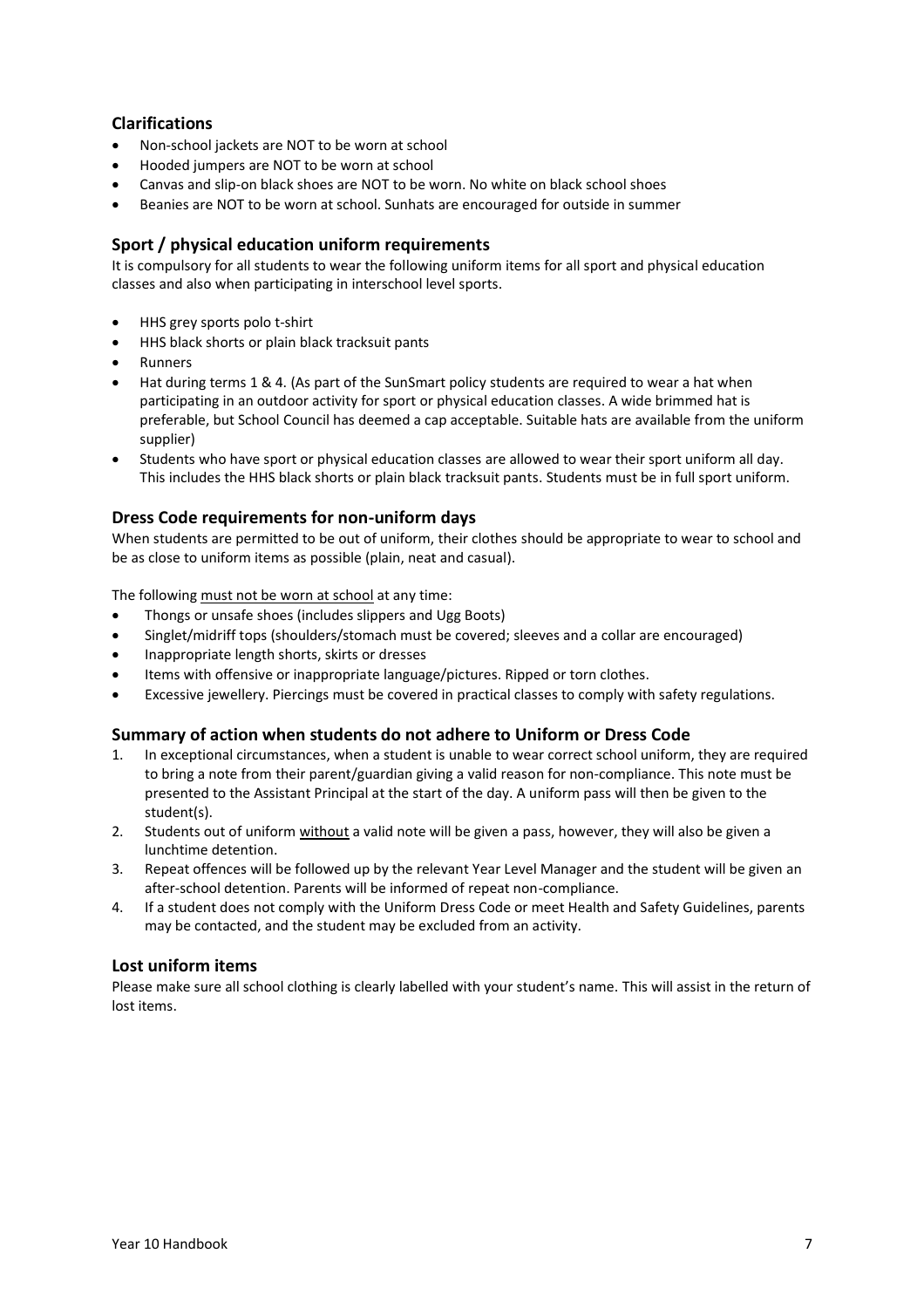# **Student Engagement and Wellbeing**

All members of the school community have the right to work in a safe and respectful learning environment free from intimidation, bullying and harassment and where positive relationships are fostered and encouraged. When behaviours that do not support our positive school culture occur, the school works towards restoring relationships and appropriate consequences are negotiated using the principles of Restorative Practice.

The Wellbeing Manager is available to all students, parents and teachers for support and advice in behavioural, social and learning problems. This person liaises with staff from all areas of the school, Counsellors and Youth Workers and outside agencies where necessary to assist student wellbeing. The school's Health Educator (school nurse) assists with individual health counselling, health promotion and health education classes.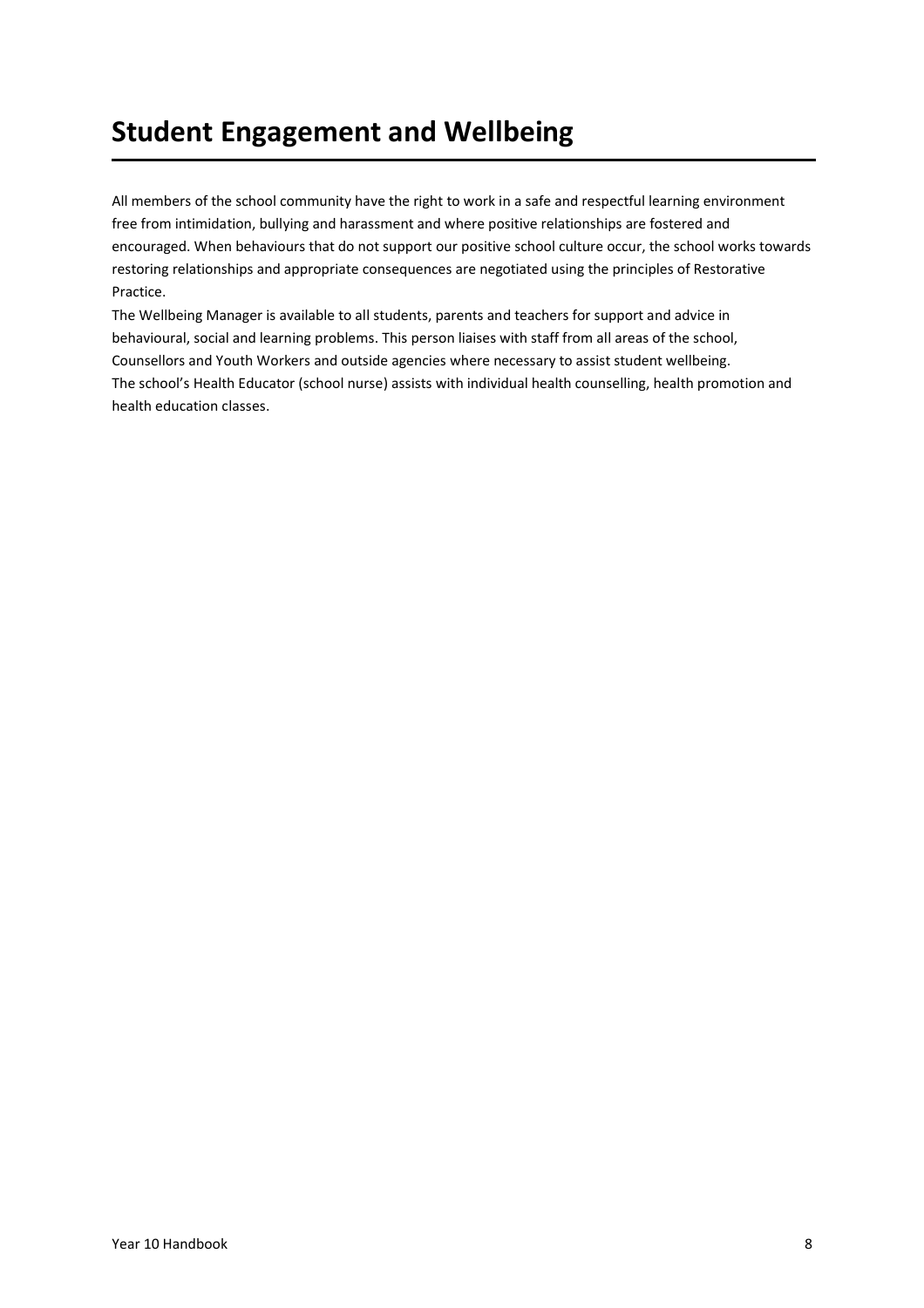# **Year 10 General Information**

# **Work Experience Program**

Year 10 students are required to complete a minimum of one week of Work Experience in the last week of Term 2. The purpose of work experience is to give the students a taste of what employment is like in the world beyond secondary school and provides them with an opportunity to explore possible career options. It also enhances students' opportunities for part-time or casual employment. For assistance with selecting a placement, students can see the Careers Managers.

### **Maths Help**

Students from Years 7-12 may attend these sessions if they require assistance with homework, assignments or general numeracy curriculum support. Maths Help sessions run on Tuesday afternoons from 3:20pm-4:20pm.

### **Sport**

The intraschool sports program includes the annual Swimming and Athletics Carnivals, as well as the School Cross-Country event. Students wanting to represent the school in interschool sport through School Sport Victoria (SSV) can do so in athletics, swimming, cross-country, cricket, volleyball, tennis, baseball, badminton, softball, table tennis, netball, AFL football, soccer, hockey and basketball.

#### **Houses**

Students are placed in a House upon enrolment at the school.

Dennis – Red Yarra – Yellow Riddell - Green Maroondah – Blue

Student performances in whole school sport events such as Swimming, Cross-Country and Athletics contribute points towards their house score, with a perpetual trophy presented to the winning house at each carnival.

#### **Student Voice**

Students are encouraged to join our Student Representative Council. This groups considers ways we can improve the school. Students are also offered the opportunity to participate in student forums to voice their opinion on a range of issues impacting students at Healesville High School.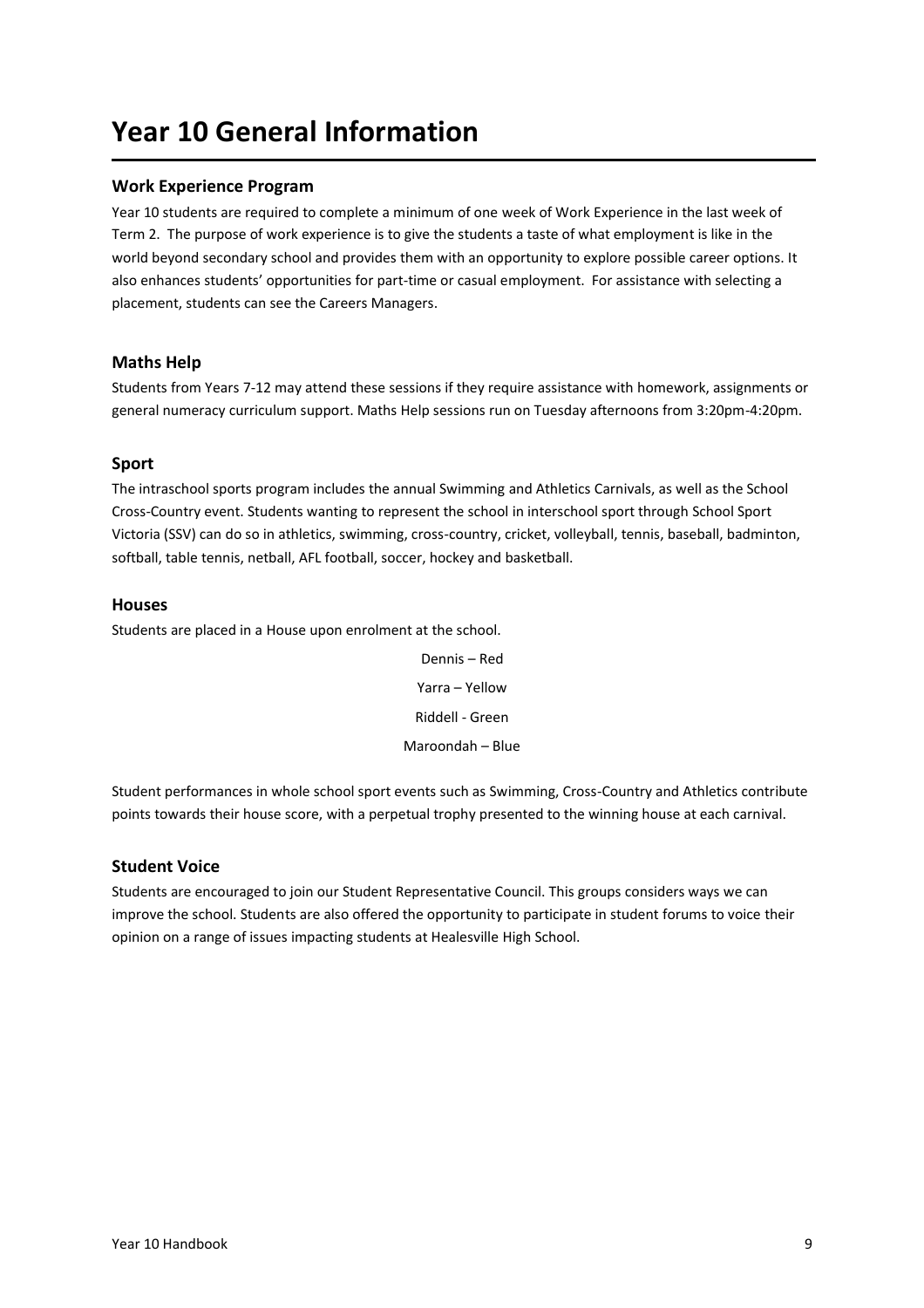# **The Year 10 Curriculum**

Subjects are divided into Core and Elective based subjects. The courses often pre-empt the VCE and VCAL programs andare designed to lead directly into this next layer of education. Similarly, they are extensions of the learning completedinpastyearssothatstudentsgraduallybuildskillsinthe directionoftheir choice.

Students in Year 10 will study six subjects per semester.

Each student's program of study will include:

- 4 core subjects
- 4 preference elective subjects (2 per semester)

\* One full year VCE / VET subject may be selected to replace two elective subjects

#### **CORE SUBJECTS**

Core subjects are those that students are required to complete in order to move on to the next level. These are full year subjects that run for five periods per week and are compulsory for all students.

- English
- **Mathematics**
- **Science**
- History (one semester)
- Geography (one semester)

#### **ELECTIVES**

Electives are those that are chosen by the student based on their pathway requirements, as expressed to the school managers through appropriate consultation.

The following subjects are semester-long and run for five periods per week:

- Art
- Photography
- Commerce
- Food Technology
- Health and Physical Education / Recreation
- Advanced Physical Education
- Media Studies
- Outdoor and Environmental Studies
- STEM (Science, Technology, Engineering, Maths)
- Music

#### **The following year-long elective subjects will run for five periods per week:**

LOTE – Japanese VCE or VET subject (see page 17-18)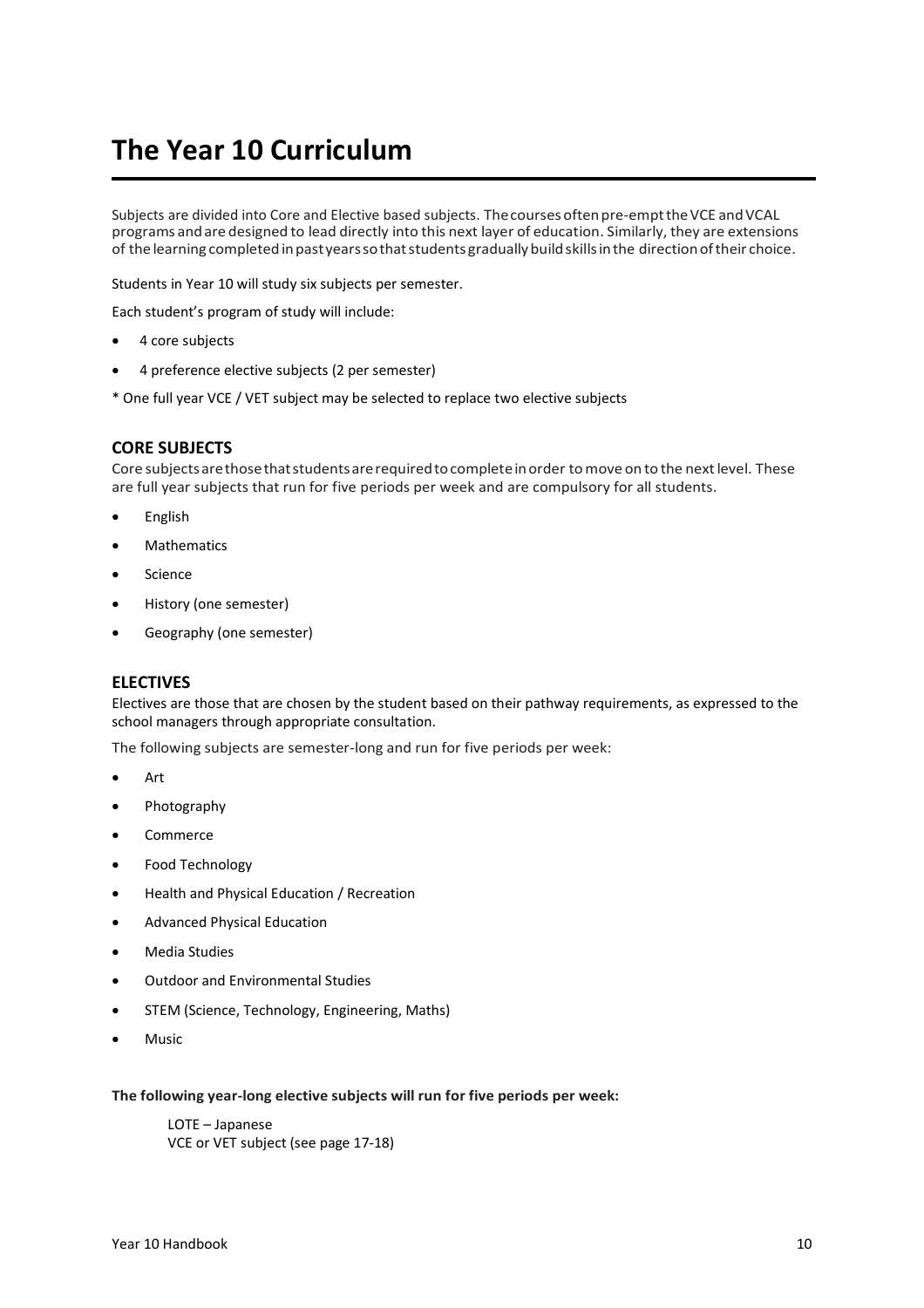# **Subject Selection Advice**

You must be careful when making your choices to see that they are right for you. Study the descriptions of units carefully and discuss your choices with parents and teachers.

- Am I interested in the subject?
- Will it prepare me for the future senior classes I hope to do?
- Have I checked what is required for my career choices?
- What am I good at? What do I enjoy doing? (Think about your previous experiences, successes and difficulties with subjects already studied.)
- Will these subjects help me to develop skills, knowledge and attitudes useful throughout my life, not just my career pathway? What are my goals?
- Am I prepared to pay additional costs that may be associated with the subject?
- Check Pathways. Is the subject essential or recommended to have successfully completed prior to undertaking a VCE and/or VCE VET subject?
- Don't choose a subject just because a friend has.

For further advice on Career Pathways, please book an appointment with the Careers/VET Managers.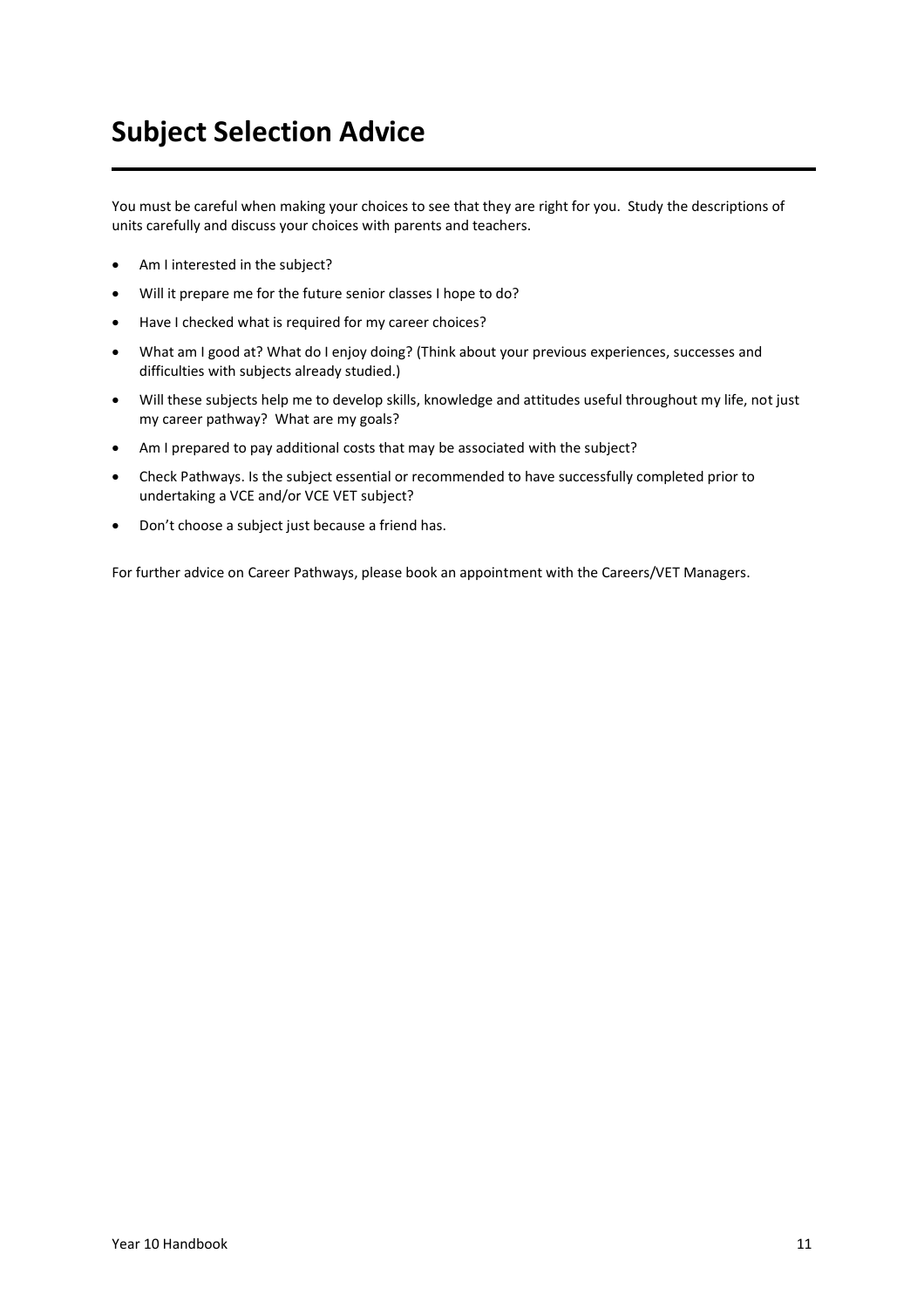# **Year 10 Core Units**

#### **English**

The English curriculum is built around the three interrelated strands of Language, Literature and Literacy. Together the strands focus on developing students' knowledge, understanding and skills in listening, reading, speaking, writing and creating. Learning in English builds on concepts, skills and processes developed in earlier years. Teachers will revisit and strengthen these in preparation for VCE English and Literature. Students engage with a variety of texts for enjoyment. They interpret, create, evaluate, discuss and perform a wide range of literary texts. These include newspaper, film and digital texts, fiction, non-fiction, poetry, drama and multi-modal texts, with themes and issues involving levels of abstraction, higher order reasoning and intertextual references.

**Assessment:** Based on student participation in class activities, submission of all set work and examination to a satisfactory standard.

#### **Mathematics**

*Please note: Students are expected to have a scientific calculator for Mathematics.* 

The aim of this program is to have students prepared for further studies in VCE subjects-General Maths or Mathematical Methods. At the end of this unit students should be able to work both co-operatively and independently on simple and complex mathematical tasks. They should also organise and maintain a neat record of class activities and exercises and confidently use scientific and CAS calculators.

**Assessment:** A range of tasks will be used to assess a level of competence against the Victorian Curriculum dimensions for each unit. These include class activities, exercises, projects, problem solving, tests, examinations and homework sheets.

#### **Science**

Students will learn how to use a variety of sources to understand concepts, theories and models related to Biology, Chemistry, Physics and Earth and Space Science. During classes, students will work independently and as part of a team to design experiments and develop hypotheses, conduct experiments, and write formal experimental reports. Students will then analyse data in order to write and present research reports based on scientific concepts.

**Assessment:** Students will maintain a science workbook with analysis of first and secondhand data, conduct formal experimental and research reports, complete topic tests and end of semester examinations.

#### **History**

This subject explores the history of the modern world and Australia from 1918 to the present, with an emphasis on Australia's global context. This critical period provides the opportunity to develop historical understanding through key concepts, including evidence, continuity and change, cause and effect, perspectives, empathy, significance and contestability. Students will learn how to use the design process, demonstrate knowledge of Australia's development and place in the world, study the historical context that has shaped it, and demonstrate how to interpret, analyse and research data.

**Assessment:** Students will be required to complete a number of small research-based investigations as well as a major project, which will incorporate a detailed analysis and examination of a chosen area of focus.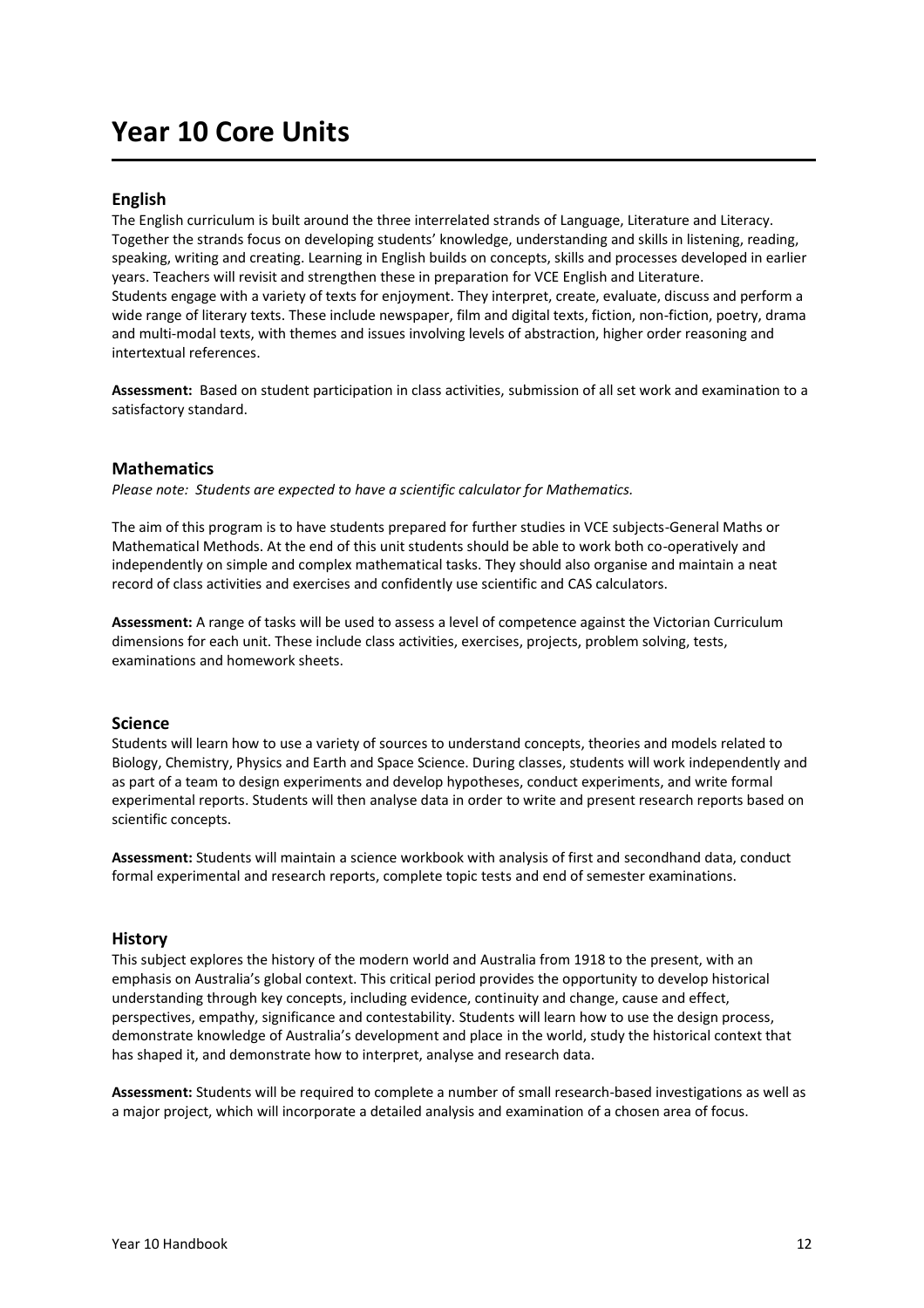# **Geography**

Students will become familiar with a variety of geographical tools and skills including: the use of geographical language to describe differences across regions of Australia and surrounding areas; the construction of overlay theme maps; and the range of ways to collect, analyse, evaluate and present geographical information. Students will be able to explain how the interaction of physical processes and human activities create variations within regions, and describe differences in culture, living conditions and outlook. Students are also encouraged to participate in activities to contribute to the sustainable management of local places.

**Assessment:** Students will be assessed across a range of task, including class participation, group work, bookwork, research assignments and tests.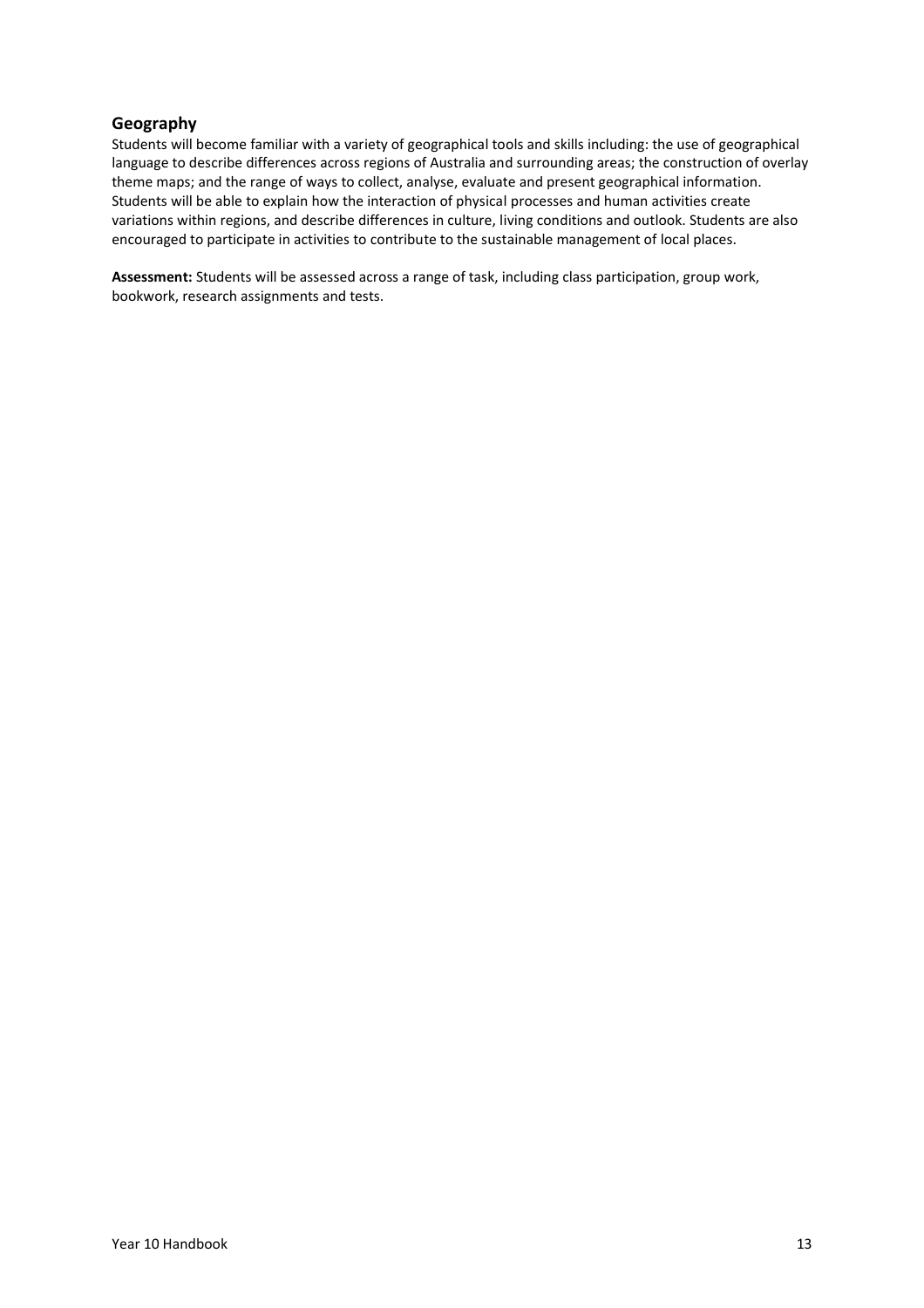# **Elective Units**

#### **Art**

This course begins with establishing some basics of art; drawing and planning through the elements and principles. We will look at the basics of painting and make an in-depth examination of Australian art through the years. This course takes us through the areas of perspective and distortion where reality and abstraction meet. We will also look at work by known artists and recreate some of their work in a tribute or homage where students create their own version. Finishing up we will look at the students' own ideas and how they turn them into art forms through manipulating materials, techniques and processes studied along the way.

**Assessment:** Students will be assessed through a visual diary which records all their coursework. We will be looking at artist work and students will respond with visual and written work.

Three projects will include practical tasks created in the art rooms;

- 1. Perspective exploration
- 2. Homage: studying an artist
- 3. A personal project.

#### **Commerce**

This subject aims to guide students towards a range of VCE subject specific areas, including Business Management, Accounting and Legal Studies. Students will study business and innovation as they consider their role within the Australian and global economy. Students also explore the stock market and the role it plays in our economy, as well as investigating laws and the law-making processes in Australia.

**Assessment:** Students will be assessed via a Great Innovators assignment, an investigation into Australia within the Global Economy, a Civics and Citizenship report, and an assignment on the stock market.

#### **Food Technology**

Students will learn and demonstrate how to use the design process to plan and prepare a food project, efficiently implement the plan and evaluate a range of food items based on specific scenarios. Students will develop the ability to understand the materials, foods, and physical/chemical changes that occur during cooking. At the end of the unit students should be able to prepare food items using the design process and use a range of tools and equipment safely and hygienically.

**Assessment:** Based on the planning, preparation and evaluation of production work using a specific design brief, as well as the completion of written work in class, homework tasks and an end of semester examination.

#### **Health and Physical Education / Recreation**

Students will participate in a range of sports, focusing on developing both fine and gross motor skills, teamwork and team strategy/tactics. Students will also improve their physical fitness, through specific testing, understanding of health and skill related fitness components. Students will experience a variety of recreational activities such as lawn bowls, tennis, health and fitness classes, golf and archery. Students will explore the factors that affect physical activity participation by exploring the potential barriers to physical activity and investigate ways to enhance the dimensions of physical, mental, social, emotional and spiritual health and wellbeing of the community. Exploring (or examining) and assessing resources available in the community and the impact of lifestyle choices on overall health and wellbeing will be a focus.

#### **Assessment:**

- Practical participation in PE
- Practical skill achievement in PE
- Folio of tasks for Health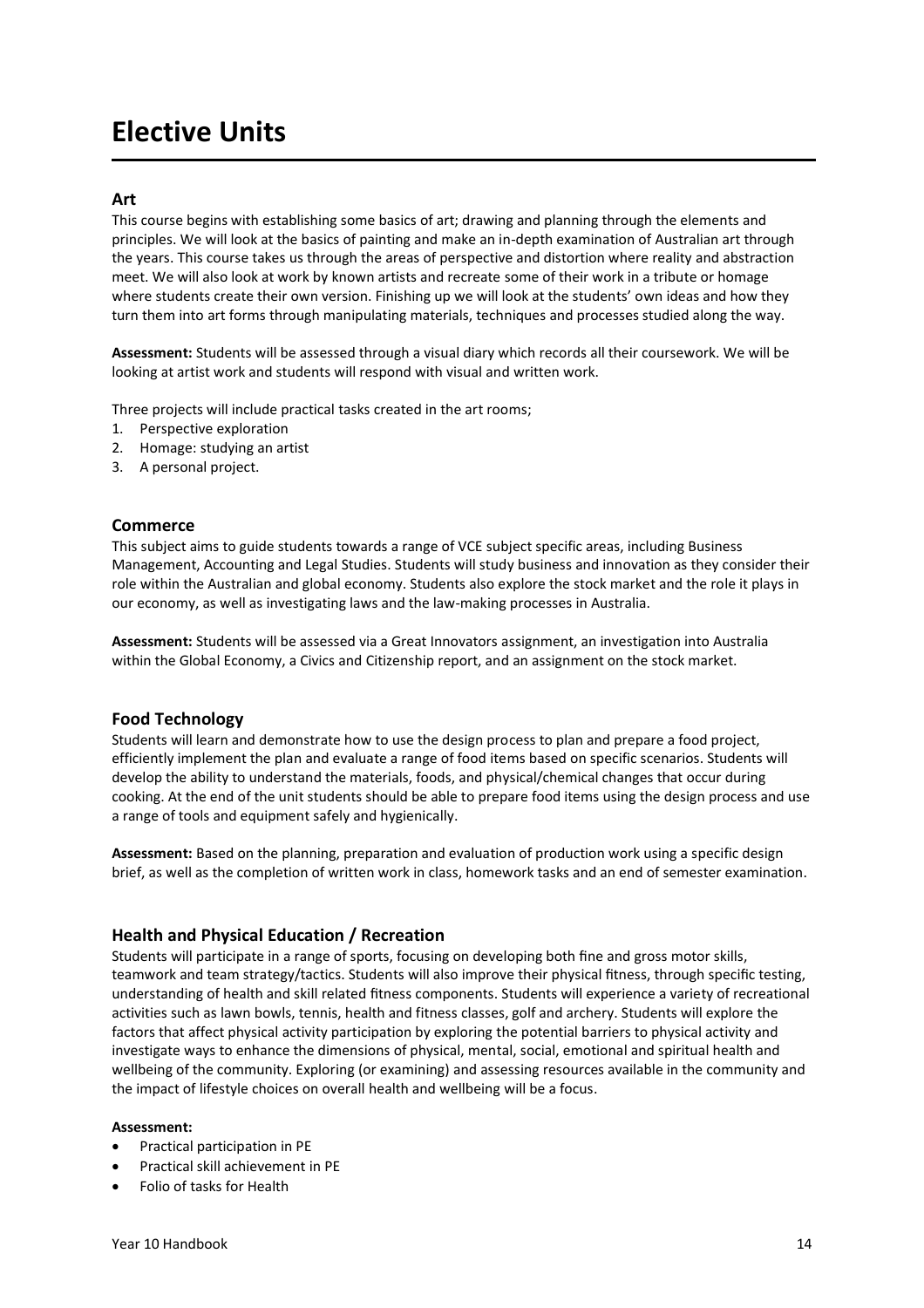### **Advanced Physical Education**

Students will learn how to identify ways to improve the quality of movement skills in their performance during complex physical activities in both team and individual sports. Students will also select appropriate training methods for improving fitness for specific activities or sports and develop plans to improve or maintain regular participation in physical activity as part of a healthy life. Students will also undertake an analysis of the skills and strategies (game tactics) that are employed by opposing teams during competition.

**Assessment:** Students will complete a presentation to display their understanding of the components of fitness and the positive effects of exercise. All students will also complete a skill analysis, design a training program, and participate in a wide range of activities and sports.

#### **LOTE – Japanese (full year - 2 semesters)**

Language study enhances students' overall linguistic skills by contrasting grammar and sentence construction with English. Students will become confident in reading, speaking and writing basic Japanese vocabulary. They will also participate in cultural activities that will enable them to acquire language skills through authentic learning experiences and will further contribute to building intercultural understanding. The course is designed to rapidly increase the range of vocabulary and grammar of students to enable them to communicate fluently in Japanese on a number of key topics.

**Assessment:** Assessment will cover the four areas of oral, reading, writing and listening. A series of oral and written tests will determine the student's ability and progress.

#### **Media Studies**

In Year 10 Media, students learn how to analyse and interpret film and visual stimulus for guidance and inspiration and develop skills in planning for production. In particular, students will identify the codes and conventions present in a variety of film genres and apply these codes to the construction of a media product of their choice. This could be film, photography, print, podcast, or animation to name a few. Students have the opportunity to enter into the many competitions in Victoria for a chance to get their work recognised far and wide.

**Assessment:** Students will have a balance of written assessments and practical assignments whereby they create their own media product using skills and techniques embedded throughout the semester.

#### **Outdoor and Environmental Studies**

*Please note there are additional fees associated with this subject for camps and activities throughout the year.*

Students will be required to participate in a survivor program over three days on the compulsory Bush Camp, which includes a series of challenges. Students are divided into tribes to compete for the Healesville High School Bush Camp Shield, and all practical activities and theory in class is to prepare for this camp. The Bush Camp is held at Sheep Yard Flat on the Howqua River, with students self-catering and camping in tents. Additional seasonal activities such as surfing and cross-country skiing will also be included as part of the course. Participation in all practical activities is compulsory.

**Assessment:** The Bush Camp is held in May or October, depending on the semester of study, and is the main area of assessment. Students must also submit all written assessment, attempt all practical assessment activities, and successfully complete the knowledge and skills test.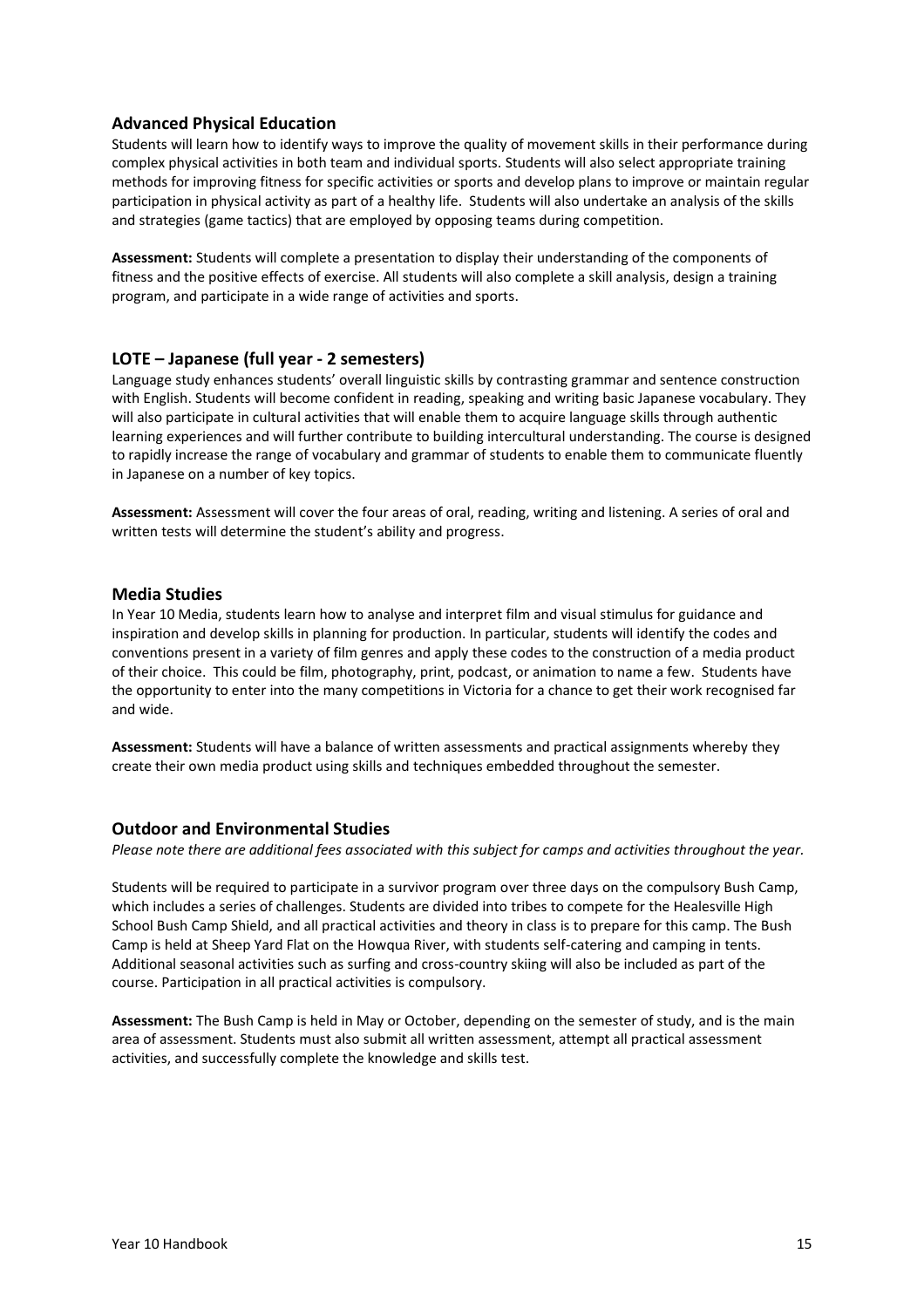# **Photography**

In Year 10 Photography, students will extend on previous knowledge and skills in the darkroom process and digital editing programs. They will explore the impact of changes in light, speed and focus on photography and experiment with compositional choices in their work. Students will study the work of historical and contemporary photographers to gain a greater understanding of the process and inspire their own studio practice. Several excursions will be offered to provide students with the opportunity to shoot in different locations and conditions.

#### **Assessment:**

- Folio of work Digital Photography
- Folio of work Darkroom processes
- Art Analysis

### **STEM (Science, Technology, Engineering, Maths)**

This subject incorporates aspects of Science, Technology, Engineering and Mathematics (STEM). Students will work in teams on projects that provide an opportunity for different contexts to be explored and real-world connections to be made. These projects will not only improve their STEM skills but also key employment skills including communication, teamwork, critical and creative thinking, collaboration and problem solving.

**Assessment:** The types of projects that students may undertake includes the use of drones in agriculture, spaghetti machines (aka Rube Goldberg machines) and sustainability initiatives. Students will be responsible for planning, conducting, reflecting, modifying and presenting their completed creation.

#### **Music**

This course will focus on developing music skills in a range of areas including performance and music theory. Students will practise their chosen instrument to develop their technical and performance ability. Students will also have a focus on written music theory, so they obtain the knowledge for reading, writing and analysing music. Researching a music topic of interest will also be a project undertaken during the semester.

#### **Assessment:**

- Technical Exercises
- Solo Performance
- Group Performance
- Written Theory
- Research Assignment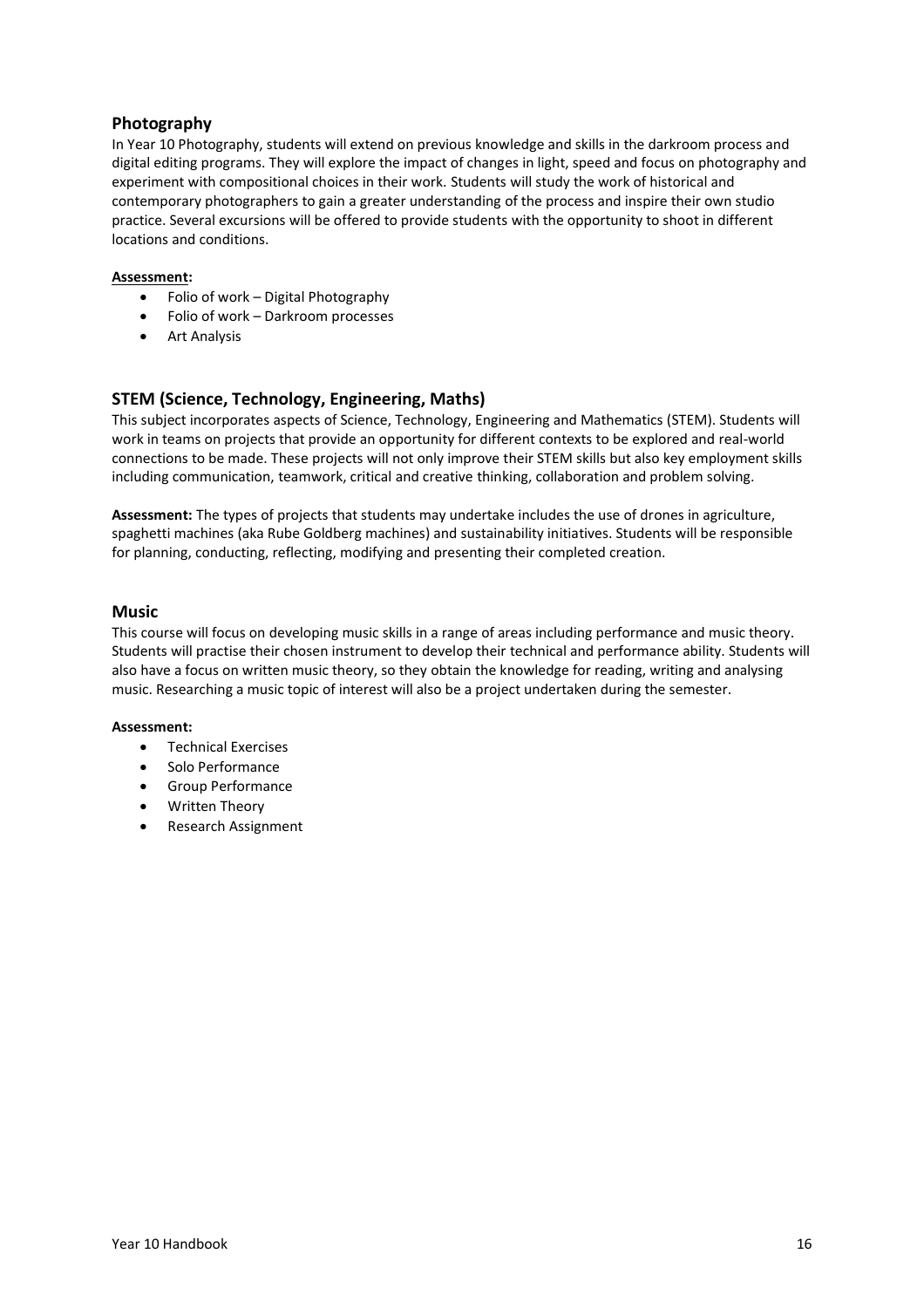# **VCE / VET**

Year 10 students also have the opportunity to enrol in one VCE or VET (Vocational Education & Training) unit in place of two preference elective units. Participation in these units will depend on availability, suitability and teacher recommendation.

Completing a VCE unit enables students to:

- Gain valuable experience in the processes and level of work required to be successful at VCE level.
- Complete an additional subject that provides bonus points for the ATAR score at the end of Year 12.
- Challenge themselves academically.

### **Victorian Certificate of Education (VCE)**

The Victorian Certificate of Education (VCE) at Healesville High School is normally taken over two or three years with most students completing 22 units. The VCE does not require Unit 1 and 2 to precede Units 3 and 4, but it is strongly advised that students study Units 1 to 4 in order.

Students are to select a program which includes:

- 12 VCE/VET Units (Six Unit 1 and 2 study sequences) at Years 10 / 11 and
- 10 VCE/VET Units (Five Unit 3 and 4 study sequences) at Year 11 / 12

There are no prerequisites for Units 1 or 2 in any VCE study, although student performance in related subjects in previous years will guide which units could be coped with at this level.

Selected Year 10 students will have the opportunity to study one VCE subject. This option will be discussed with student during individual course counselling interviews.